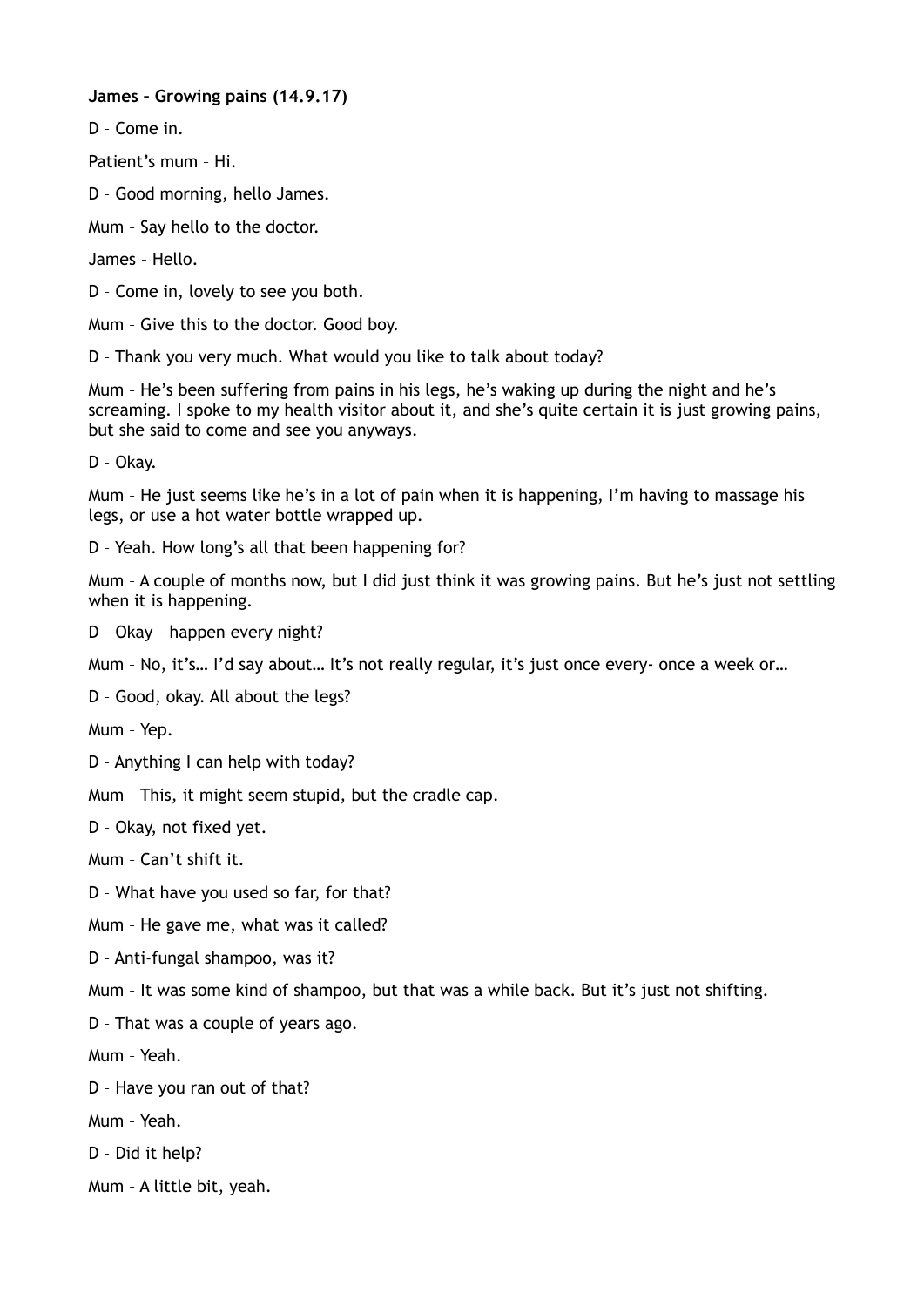D – Sure, okay, well we'll come back to that in a second, alright?

Mum – Right.

D – All right, so mostly about the legs, was there anything else apart from the scalp?

Mum – No.

D - Okay, and your health visitor, and you from the sound of things, probably think this is growing pains, but you want to rule other things out?

Mum – Yeah.

D – Had there been anything else particularly on your mind?

Mum – No, not really.

D – No, okay. Not read on google, or spoke to anybody about this?

Mum – No, I don't tend to do that, otherwise I just spook myself out.

D – Okay. He's well in himself, is he?

Mum – Yeah.

D – Yeah, growing well, from the looks of things. Just remind me, who's in the house with the two of you?

Mum – There's me, James and John.

D – And how old is John now?

Mum – Six.

D – Dad on the scene?

Mum – Yeah.

D – Kind of?

Mum – Yeah.

D – Yeah, okay, but not living with you?

Mum – No.

D – No, you're still seeing him?

Mum – Yeah.

D – Yeah, okay. Good, alright, lovely. So, can I double check nobody smokes in the household?

Mum – No.

D – Are you pregnant at the moment?

Mum – Yeah.

D – And how many weeks are you at the moment?

Mum – 33.

D – Things are going okay?

Mum – Yes.

D – So we don't need to talk about you today, it's all about James.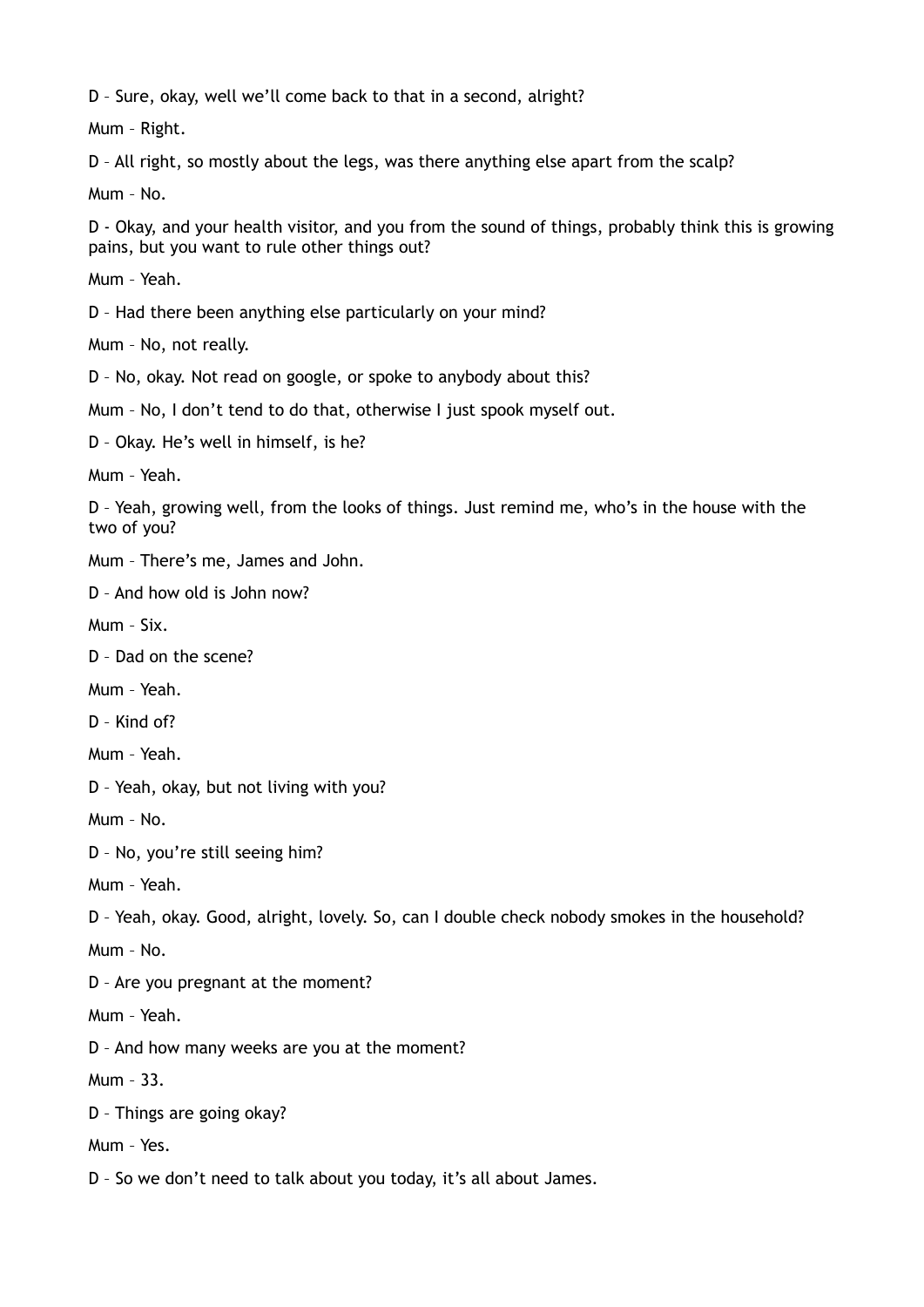Mum – Yes.

D – All right, okay. Wee-wee okay?

Mum – Yep.

D – Is he dry at night now?

Mum – Yeah.

D – Fabulous, okay, and pooing okay?

Mum – Yep.

D – Okay, and obviously growing really well, as well. Was there anything in particular that you were hoping that I could do for him apart from just reassure you?

Mum – No, it's just if I'm doing the right thing, just by rubbing them and using the hot water bottle.

D – Sure.

Mum – Yeah.

D – So, no cold symptoms, no cough at the moment?

Mum – No.

P – [unclear]

D – Right, well why don't we check you over, and make sure that we're not missing anything important – have a good look at your legs as well, all right? Any of the other kids, did John ever have this?

Mum – Not that I can remember, no,

D – No, okay. We've got a special little thing that tells me how fast your heart is beating, so if you can pop your finger in there, that'll help me out a little bit. That's perfect, great, thank you. And we'll pop this in your ear and check your temperature. So, he's not been hot and sweaty, no lumps?

Mum – No.

D – Fabulous, good. So, your pulse is lovely, your oxygen numbers are good. Really pleased with all of that, and you're not pale, great. Got a good diet?

Mum – Yes, very good.

D – Great, alright. Shall we have a wee look at your legs? Is there one that's worse than the other, or are they about the same.

Mum – No, they're about the same.

D – So, we're going to check your circulation and make sure that everything's in working order. Is he active?

Mum – Yes.

D – Able to run around with all his friends?

Mum – Yep.

D – Not breathless when he's doing that?

Mum – No.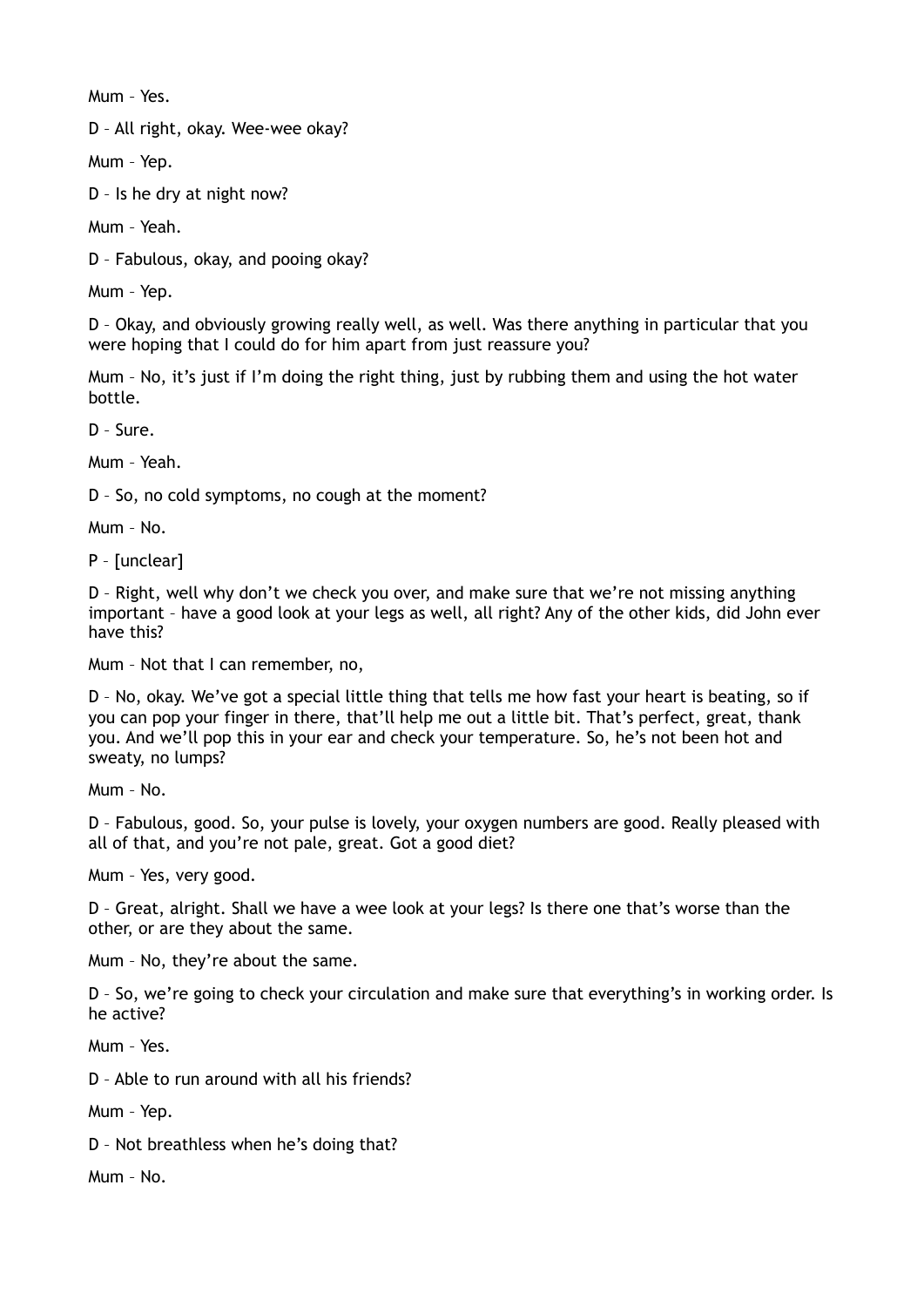D – So, good pulses, nice circulation. Beautiful legs you've got. Right okay, so normal position. I'm just going to move the knees and the hips, and there's no discomfort when you're doing that – same on the other side. Okay.

Mum – Yeah. Oh, you've lost a sock, don't worry, mam will get your sock in a minute.

D – Can't find your legs, they're hiding away. Lovely, okay.

Mum – There you go.

D – So, good pulses, good circulation in your capillaries, legs are good. Ankles move fine, knees move fine, and hips move fine; and you're comfortable with that. Would you do me a favour? Would you run over there to the bin and then move back again?

Mum – Go and run.

D – Run, run, run.

Mum – Faster!

D – And then run back again.

Mum – Come back to mam!

D – That's great, that's great, lovely. We're going to see how much you weigh, and we're going to see how tall you are as well.

Mum – Stand on there.

P – No

Mum – He wouldn't do this for the health visitor last week.

D – Would you not?

Mum – Wouldn't stand on.

D – Shall we see how tall you are as well, this is really good.

P – No

Mum – Stand at this side as well, mam will do it with you.

D – Mum will do it with you.

P – No, no

Mum – Ready?

D – Perfect, well done, James. 3 feet 3, so that's ninety-nine. Let's try again on here.

Mum – Stand on here. Look, mammy will do it.

 $P - No.$ 

Mum – Look, there you go.

D – What numbers are we getting? On again, on again.

Mum – On again. Ready, watch the tick-tock go.

D – Ready, on you go, on you go.

 $P - No.$ 

Mum – Look, look, look at the tick-tock, look. Go on then, mammy will do it. Here I'll help you, I'll help you. Go on, I'll help you.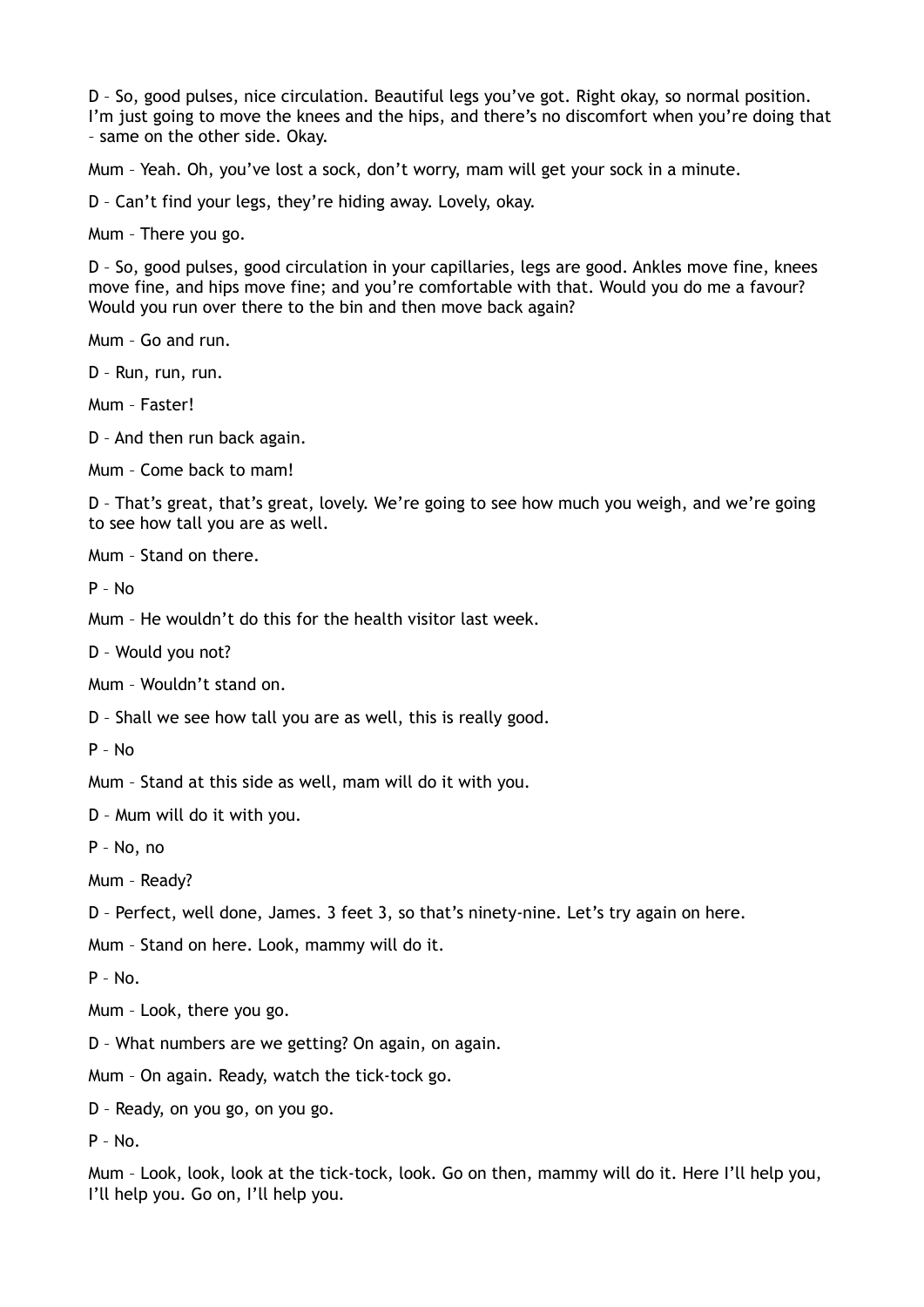D – On you go.

Mum – Quick. Ready, watch the tick-tock.

D – Watching the tick-tocks? Perfect, fifteen and a half, fabulous, thank you. Good weight, good height, doing well, isn't he? I agree with you, I agree with your health visitor as well.

Mum – Right.

D – I don't think we need to worry about this.

Mum – Right.

D – He's clearly healthy and well, there's no problems with his joints.

Mum – Yeah.

D – His muscles all work fine, his circulation is all fine, and this is only happening some of the time.

Mum – It is, yeah.

D – If it was progressive, and it was happening during the day too, then I would be much more concerned about it.

Mum – It's not during the day, it's just literally during the night.

D – But he can walk without a limp or anything like that, so I don't think there's anything that's pointing in any other direction apart from it just being, as you say, growing pains.

Mum – Right, good.

D – And a massage is ideal for it.

Mum – Right.

D – For this cradle cap, then it's probably worthwhile having another go with the ketoconazole shampoo, using the anti-fungal. It's not a cure, it will come back again, but while it's a bother, then to use this is probably sensible.

Mum – Right.

D – James – Mam, mam.

Mum - What, babe?

P – [unclear]

D – Have you got any questions?

Mum – No.

D – Okay, so we'll see him if he's got a consistent limp, okay, so a limp that lasts more than a day, let's check him out.

Mum – Right.

D – Or if you find that he's got pain that's progressively getting worse, then let's check him, but he's got good circulation; joints and bones and everything all seem very healthy and normal, and his muscles seem very healthy and normal, too. Good.

Mum – Come on, then.

D – Magic shampoo for you. Nice to catch up with you.

Mum – Come on then, say bye.